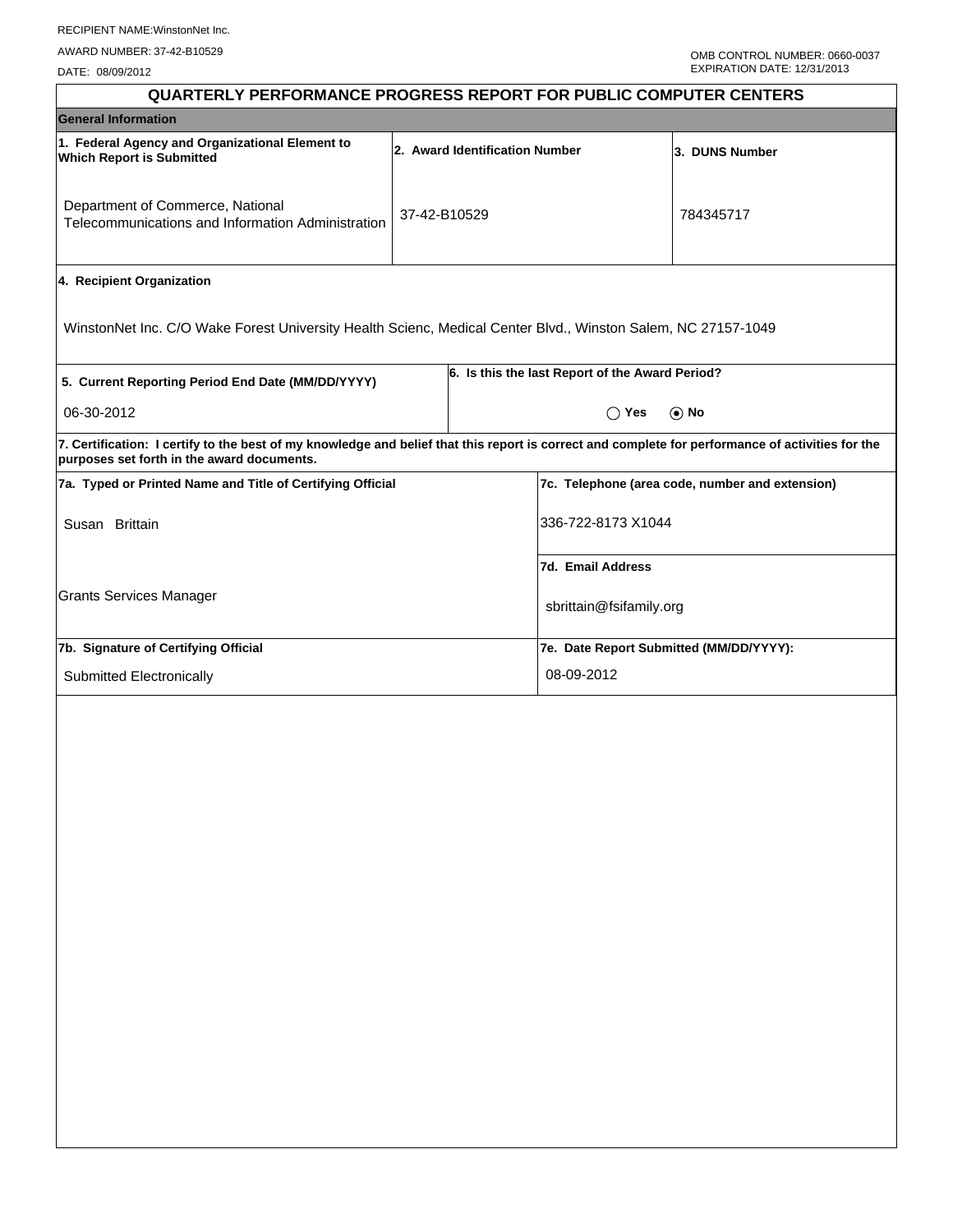AWARD NUMBER: 37-42-B10529

DATE: 08/09/2012

**Project Indicators (This Quarter)**

## **1. Please describe significant project accomplishments completed during this quarter (600 words or less).**

WinstonNet completed the acquisition and deployment of LCD projectors to nine PCC's during this quarter. We continue to offer computer classes in both English and Spanish through the Computer Training Bridge and the Bi-Lingual Instructor hired with monies from this grant.

**2. Please provide the percent complete for the following key milestones in your project. Write "0" in the Percent Complete column and "N/ A" in the Narrative column if your project does not include this activity. If you provided additional milestones in your baseline report, please insert them at the bottom of the table. Figures should be reported cumulatively from award inception to the end of the most recent reporting quarter. Please provide a narrative description if the percent complete is different from the target provided in your baseline plan (300 words or less).**

|      | <b>Milestone</b>                         | Percent<br>Complete | Narrative (describe your reasons for any variance from the baseline<br>plan or any other relevant information) |
|------|------------------------------------------|---------------------|----------------------------------------------------------------------------------------------------------------|
|      | 2.a. Overall Project                     | 82                  | We are on target with our baseline goal.                                                                       |
| 2.b. | <b>Equipment / Supply Purchases</b>      |                     | Progress reported in Question 4 below                                                                          |
|      | 2.c. Public Computer Centers Established |                     | Progress reported in Question 4 below                                                                          |
|      | 2.d. Public Computer Centers Improved    |                     | Progress reported in Question 4 below                                                                          |
| 2.e. | <b>New Workstations Installed</b>        |                     | Progress reported in Question 4 below                                                                          |
| 2.f. | <b>Existing Workstations Upgraded</b>    |                     | Progress reported in Question 4 below                                                                          |
| 2.q. | <b>Outreach Activities</b>               |                     | Progress reported in Question 4 below                                                                          |
|      | 2.h. Training Programs                   |                     | Progress reported in Question 4 below                                                                          |
| 2.i. | Other (please specify):                  |                     | Progress reported in Question 4 below                                                                          |

**3. Please describe any challenges or issues faced during this past quarter in achieving planned progress against the project milestones listed above. In particular, please identify any areas or issues where technical assistance from the BTOP program may be useful (600 words or less).**

**4. Please provide actual total numbers to date or typical averages for the following key indicators, as specified in the question. Write "0" in the Total column and "N/A" in the Narrative column if your project does not include this activity. Unless otherwise indicated below, figures should be reported cumulatively from award inception to the end of the most recent reporting quarter. Please provide a narrative explanation if the total is different from the target provided in your baseline plan (300 words or less).** 

| Indicator                                                                                                             | Total  | Narrative (describe your reasons for any variance from the baseline<br>plan or any other relevant information)                                                                                                                                                       |
|-----------------------------------------------------------------------------------------------------------------------|--------|----------------------------------------------------------------------------------------------------------------------------------------------------------------------------------------------------------------------------------------------------------------------|
| 4.a. New workstations installed and available<br>to the public                                                        | 418    | No change from last quarter. All workstations were installed last<br>quarter.                                                                                                                                                                                        |
| 4.b. Average users per week (NOT cumulative)                                                                          | 19.490 | Our baseline was 12,000 for this quarter. We did not reach our<br>milestone due to one lab being closed for an extended period of<br>time and several other labs down due to equipment malfunction.<br>We are aware of these issues and are working to correct them. |
| 4.c. Number of PCCs with upgraded broadband $33$<br>lconnectivitv                                                     |        | No change from last quarter. Upgrades were completed on all<br>PCC's last quarter.                                                                                                                                                                                   |
| 4.d. Number of PCCs with new broadband<br>wireless connectivity                                                       | 33     | No change from last quarter. Upgrades were completed on all<br>PCC's last quarter.                                                                                                                                                                                   |
| Number of additional hours per week<br>4.e. existing and new PCCs are open to the<br>public as a result of BTOP funds | 337    | Our baseline was 1,300 hrs. per business week and 50 hrs. per<br>weekend. We have exceeded the business week hrs. by 335 hrs.<br>and the weekend hrs. by 2 hrs.                                                                                                      |

**5. Training Programs. In the chart below, please describe the training programs provided at each of your BTOP-funded PCCs.**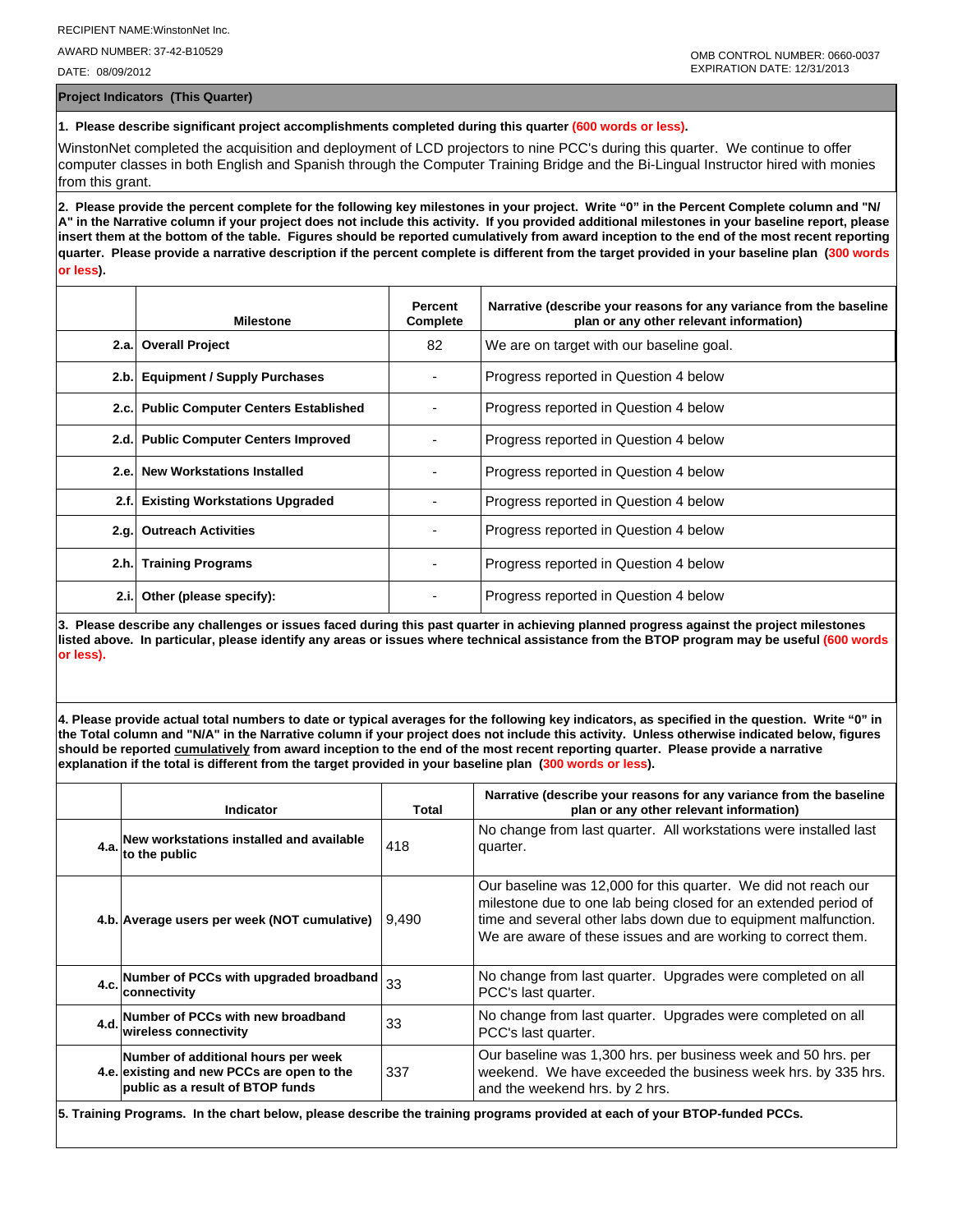RECIPIENT NAME:WinstonNet Inc.

AWARD NUMBER: 37-42-B10529 DATE: 08/09/2012

| <b>Name of Training Program</b>                         | Length of Program (per hour<br>basis) | <b>Number of Participants per</b><br>Program | Number of Training Hours per<br>Program |
|---------------------------------------------------------|---------------------------------------|----------------------------------------------|-----------------------------------------|
| <b>Word Basics</b>                                      | $\overline{2}$                        | 54                                           | 108                                     |
| <b>Computer Basics</b>                                  | $\overline{c}$                        | 34                                           | 68                                      |
| Excel                                                   | $\overline{2}$                        | 39                                           | 78                                      |
| <b>Internet Basics</b>                                  | $\overline{2}$                        | 21                                           | 42                                      |
| <b>Family Literacy</b>                                  | $\overline{c}$                        | 93                                           | 186                                     |
| Job Preparation for<br><b>International Students I</b>  | 3                                     | 40                                           | 120                                     |
| Job Preparation for<br><b>International Students II</b> | 3                                     | 119                                          | 357                                     |
| <b>Basico Word</b>                                      | 1                                     | 26                                           | 26                                      |
| <b>Basico Word</b>                                      | $\overline{2}$                        | $\overline{c}$                               | $\overline{4}$                          |
| Computacion Basica                                      | $\overline{2}$                        | $\mathfrak{S}$                               | $\,6\,$                                 |
| Computer ABC's                                          | $\overline{2}$                        | 50                                           | 100                                     |
| Downloading Ebooks &<br>AudioBooks                      | $\overline{c}$                        | 22                                           | 44                                      |
| Downloading Media                                       | $\mathbf{1}$                          | 60                                           | 60                                      |
| Drop-In Job Seeker's Lab                                | 3                                     | 136                                          | 408                                     |
| Excel                                                   | 1                                     | 21                                           | 21                                      |
| <b>Excel Basico</b>                                     | 1                                     | 16                                           | 16                                      |
| <b>Excel Basico</b>                                     | $\overline{2}$                        | 13                                           | 26                                      |
| Financial Tech Literacy - Excel<br><b>Budgeting</b>     | 1                                     | 6                                            | 6                                       |
| Intermediate Internet & Email                           | 1                                     | 15                                           | 15                                      |
| Intermediate Word                                       | 1                                     | $\mathbf{3}$                                 | 3                                       |
| Internet Basico                                         | 1                                     | 39                                           | 39                                      |
| Internet Basico                                         | $\overline{c}$                        | $\overline{4}$                               | 8                                       |
| Internet Basics w/Email                                 | 1                                     | 21                                           | 21                                      |
| Intro to Genealogy                                      | $\overline{c}$                        | 15                                           | 30                                      |
| Job Search Strategies - Survive<br>& Thrive             | $\overline{2}$                        | 91                                           | 182                                     |
| Keyboard Practice Lab                                   | 1                                     | 47                                           | 47                                      |
| Language Learning Lab                                   | 6                                     | 180                                          | 1,080                                   |
| Senior Computer ABC's<br>Beginner                       | 1                                     | 13                                           | 13                                      |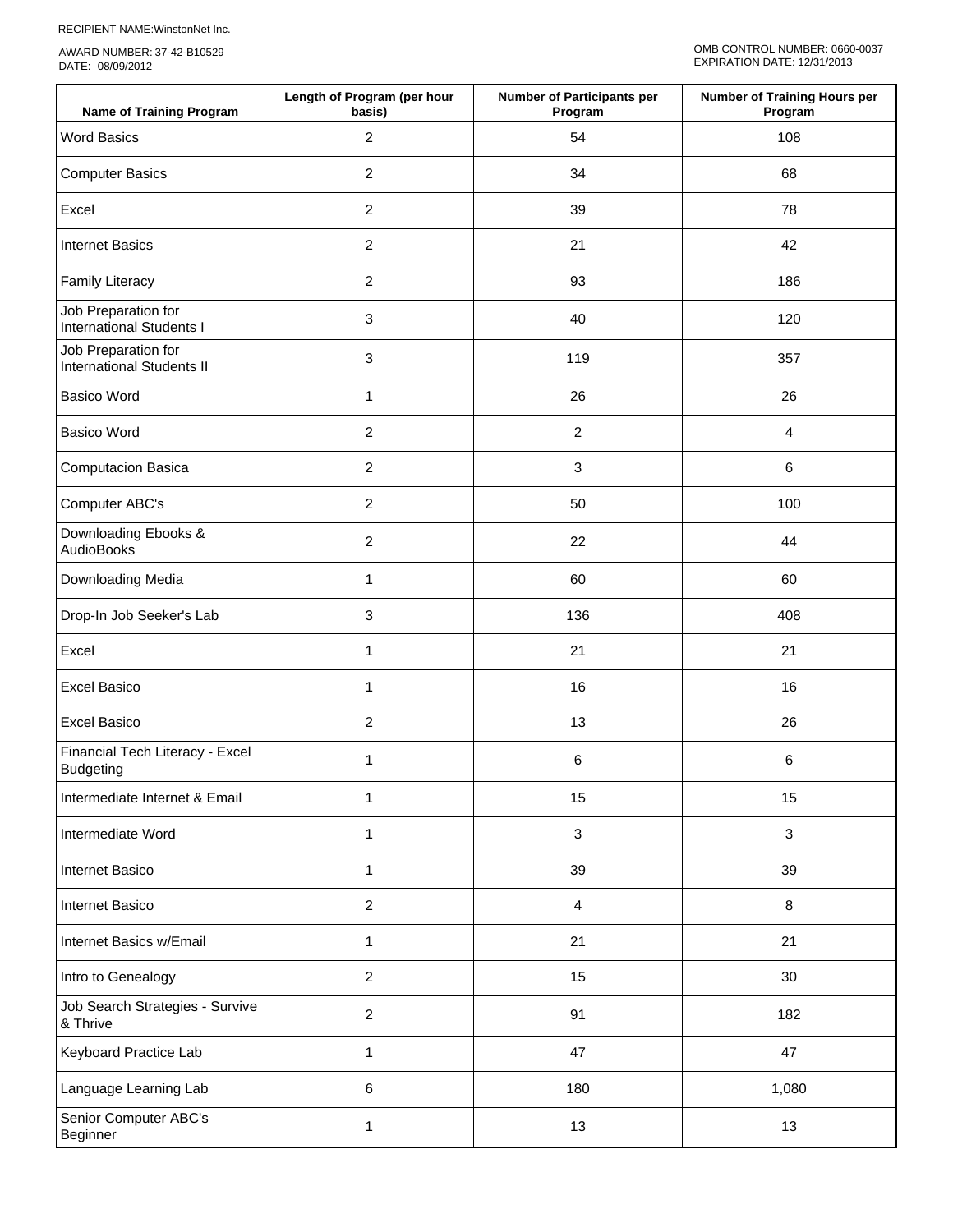RECIPIENT NAME:WinstonNet Inc.

AWARD NUMBER: 37-42-B10529 DATE: 08/09/2012

| Senior Computer ABC's<br>Advanced                    | 1                | 6              | 6              |
|------------------------------------------------------|------------------|----------------|----------------|
| Shepherd's Center - Beginner                         | $\overline{2}$   | 15             | 30             |
| Urban League Open Help Lab<br>$(50+)$                | $\overline{c}$   | 194            | 388            |
| <b>Computacion Basica</b>                            | $\mathbf{1}$     | 30             | 30             |
| Drop-In Job Seeker's Lab                             | $\overline{2}$   | 177            | 354            |
| <b>Facebook Basics</b>                               | $\overline{2}$   | $\overline{4}$ | 8              |
| Intermediate Computer Skills                         | $\overline{2}$   | 4              | 8              |
| Language Learning Lab                                | 5                | 207            | 1,035          |
| PowerPoint                                           | $\overline{c}$   | 9              | 18             |
| Publisher                                            | 1                | 5              | 5              |
| Facebook: Open Help Lab                              | $\boldsymbol{2}$ | 3              | 6              |
| Language Learning Lab                                | $\overline{4}$   | 25             | 100            |
| Library Research Strategies                          | $\mathbf{3}$     | 4              | 12             |
| Quick Class: Creating/<br><b>Maintaining Folders</b> | 1                | 4              | 4              |
| Quick Class: Email<br>Attachments                    | $\mathbf{1}$     | $\overline{2}$ | $\overline{2}$ |
| Quick Class: Internet & Email<br>Safety              | $\mathbf{1}$     | $\overline{2}$ | $\overline{2}$ |
| Quick Class: Social Media<br>Overview                | $\mathbf{1}$     | $\overline{2}$ | $\overline{2}$ |
| Resume Writing/Job Search                            | $\overline{c}$   | 4              | 8              |
| Shepherd's Center - Advanced<br>Beginner             | $\overline{c}$   | 8              | 16             |
| WinstonNet Live.com Account<br><b>Basics</b>         | 1                | 6              | 6              |
|                                                      |                  |                |                |

Add Training Program Remove Training Program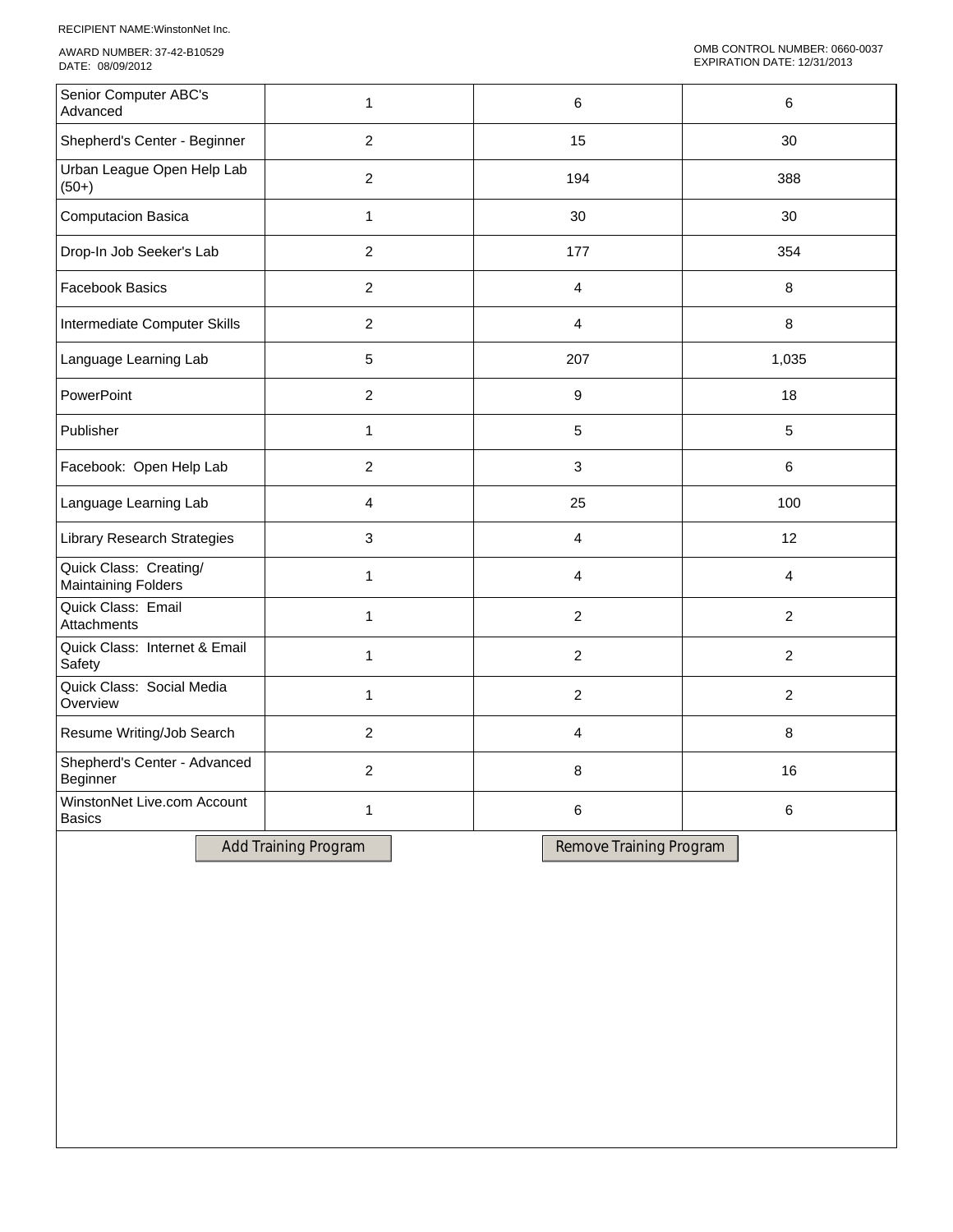AWARD NUMBER: 37-42-B10529 DATE: 08/09/2012

**Project Indicators (Next Quarter)**

**1. Please describe significant project accomplishments planned for completion during the next quarter (600 words or less).**

The major pieces of the grant--upgrading labs and opening ten new labs--has been completed. For the next quarter, we will continue to offer computer classes at the labs in both English and Spanish through the Computer Training Bridge and the Bi-Lingual Instructor hired with grant monies.

**2. Please provide the percent complete anticipated for the following key milestones in your project as of the end of the next quarter. Write "0" in the second column if your project does not include this activity. Figures should be reported cumulatively from award inception to the end of the next reporting quarter. Please provide a narrative description if the planned percent complete is different from the target provided in your baseline plan (300 words or less).**

|      | <b>Milestone</b>                         | <b>Planned</b><br>Percent<br>Complete | Narrative (describe reasons for any variance from baseline plan<br>or any relevant information) |
|------|------------------------------------------|---------------------------------------|-------------------------------------------------------------------------------------------------|
| 2.a. | <b>Overall Project</b>                   | 87                                    | We are on target for completion of the project.                                                 |
| 2.b. | <b>Equipment / Supply Purchases</b>      |                                       | Milestone Data Not Required                                                                     |
|      | 2.c. Public Computer Centers Established |                                       | Milestone Data Not Required                                                                     |
| 2.d. | <b>Public Computer Centers Improved</b>  |                                       | Milestone Data Not Required                                                                     |
|      | 2.e. New Workstations Installed          |                                       | Milestone Data Not Required                                                                     |
| 2.f. | <b>Existing Workstations Upgraded</b>    |                                       | Milestone Data Not Required                                                                     |
| 2.q. | <b>Outreach Activities</b>               |                                       | Milestone Data Not Required                                                                     |
| 2.h. | <b>Training Programs</b>                 | ٠                                     | Milestone Data Not Required                                                                     |
| 2.i. | Other (please specify):                  | ۰                                     | Milestone Data Not Required                                                                     |

**3. Please describe any challenges or issues anticipated during the next quarter that may impact planned progress against the project milestones listed above. In particular, please identify any areas or issues where technical assistance from the BTOP program may be useful (600 words or less).**

None